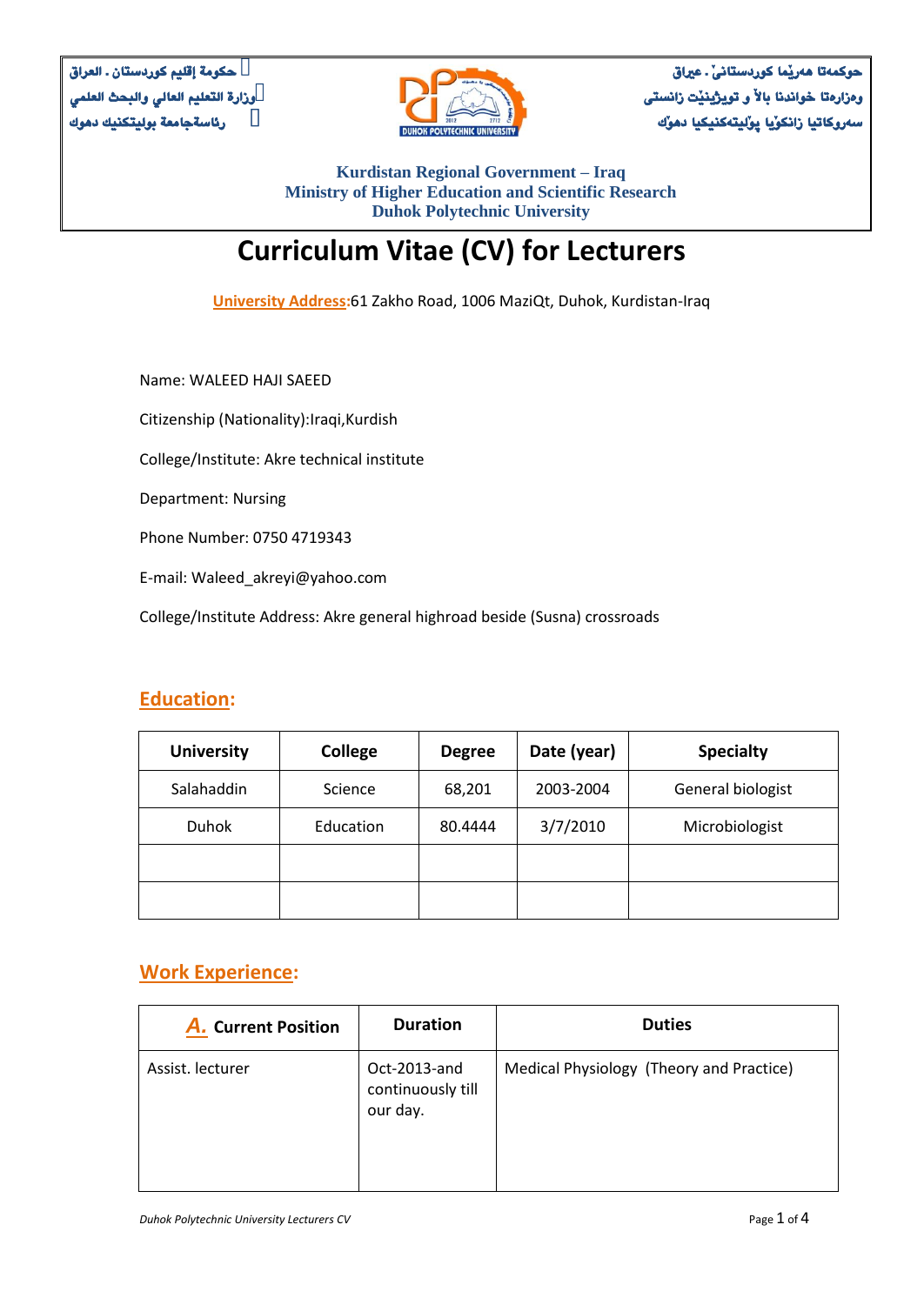| <b>B.</b> Previous Jobs                        | <b>Duration</b>          | <b>Duties</b>                                                                     |
|------------------------------------------------|--------------------------|-----------------------------------------------------------------------------------|
| Public hospital lab.<br>Microbiologist         | 28.10.2004-<br>29.9.2013 | Analyzer and investigator of medical tests at<br>clinical lab. As microbiologist. |
| Water quality assessment<br>microbiologically. |                          |                                                                                   |
|                                                |                          |                                                                                   |
|                                                |                          |                                                                                   |

# **Research Interest and Future Plans:**

**Planning and preparing for scientific researches during closely time future, and I have been studying Ph.D. since 28-11-2015.**

#### **Publications:**

Not yet

# **Presentations:**

| Conference | Workshop                                         | Oral                                                               | <b>Poster</b> |
|------------|--------------------------------------------------|--------------------------------------------------------------------|---------------|
|            | H.P.L.C-in Azadi<br>Hospital-Duhok               | Hepatitis B,C and HIV<br>tests Training-in<br>Azadi hospital-Duhok |               |
|            | Water quality.<br>microbiologically-<br>in Duhok | Methods of teaching<br>and psychology in<br>education field-in     |               |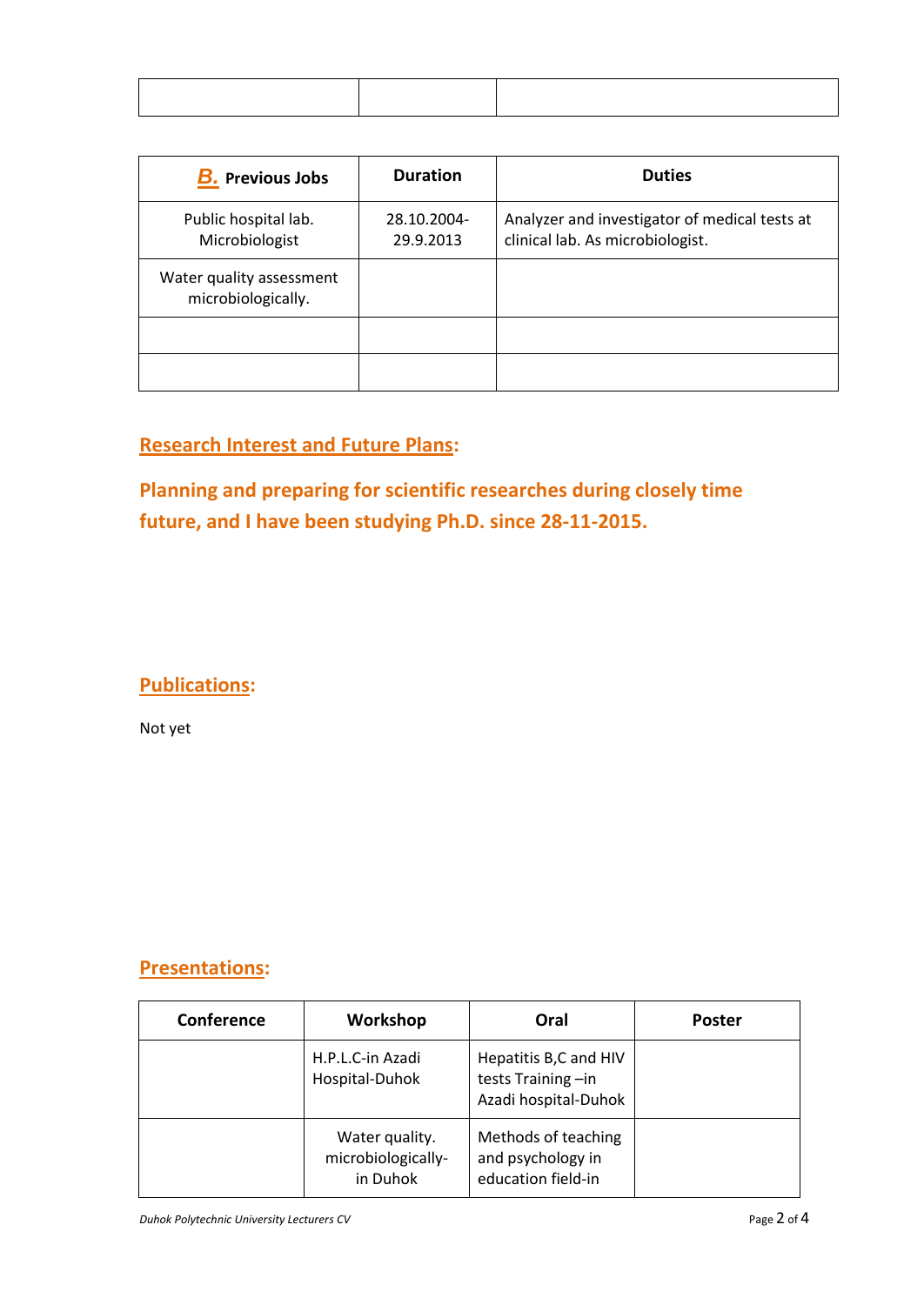|                                                                               | university of<br>polytechnique-<br>Duhok |  |
|-------------------------------------------------------------------------------|------------------------------------------|--|
| Methods of teaching<br>(interactive teaching)<br>In Duhok conference<br>hall. |                                          |  |

# **Honors and Awards: three but one is missed**

#### **A- 25-06- 2006**

**B- 8-07-2007**

# **Affiliation (Memberships):**

#### **Membership in biology syndicate-Duhok**

### **Quality Assurance:**

| <b>Academic Year</b> | <b>Students' Feedback(5)</b> | Teachers' Portfolio(5)   Continuous Education |
|----------------------|------------------------------|-----------------------------------------------|
|                      |                              |                                               |
|                      |                              |                                               |
|                      |                              |                                               |
|                      |                              |                                               |